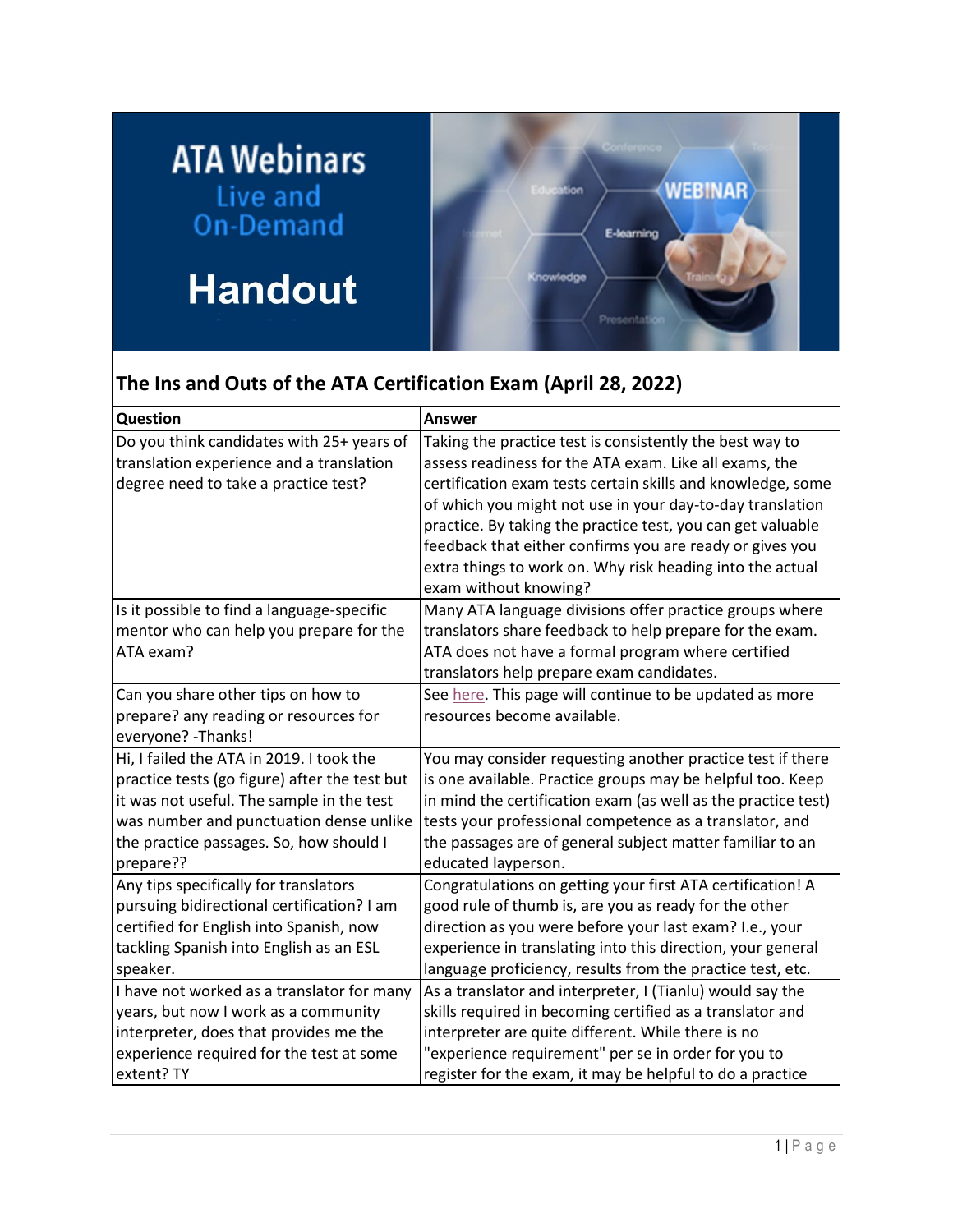|                                                                                                                                                                                                         | test to see if you are ready, given your past experience<br>working as a translator.                                                                                                                                                                                                                                                                                                                                                                       |
|---------------------------------------------------------------------------------------------------------------------------------------------------------------------------------------------------------|------------------------------------------------------------------------------------------------------------------------------------------------------------------------------------------------------------------------------------------------------------------------------------------------------------------------------------------------------------------------------------------------------------------------------------------------------------|
| If you fail a practice test, how would you<br>decide whether to take another practice<br>test or wait?                                                                                                  | Candidates who fail the practice test by one point are<br>likelier to pass the real exam than someone who did much<br>poorer. Candidates who did very poorly on the practice<br>test might consider joining a practice group, working with<br>editors to improve their translation skills, and otherwise<br>preparing for another practice test before attempting the<br>actual test.                                                                      |
| What stress reduction techniques can<br>people who are taking the exam use?                                                                                                                             | Exam takers can practice mindfulness techniques, relaxing<br>visualization, medication, controlled breathing, stretching,<br>and various other techniques to relieve stress during the<br>exam. It also helps to arrive early, to avoid rushing, and<br>fully rested.                                                                                                                                                                                      |
| What should take precedence when it<br>comes to preparation: reading in both<br>languages, studying grammar rules in both<br>languages, practicing translation into<br>target language?                 | Practicing translation into the target language (usually over<br>several years) is the best way to prepare for the ATA exam.<br>Certification is a mid-career credential, even though some<br>new translators do take and pass the exam successfully.<br>Reading voraciously and mastering target language<br>grammar and mechanics are essential to being a good<br>translator, and so those are also important when it comes<br>to thorough preparation. |
| Where can I find certification exam study<br>groups?                                                                                                                                                    | Check with your language division first. If they don't have<br>one, offer to help start one! Otherwise, you could email<br>your division listserv and ask whether anyone is interested<br>in starting an informal practice group with you.                                                                                                                                                                                                                 |
| I am taking the ATA test on June 4th. If I<br>order the practice test, will I get the results<br>before that date?                                                                                      | Probably not. You should allow 6 to 8 weeks to get the<br>results back. However, if you take the online exam, you<br>can wait until the results are back and then schedule the<br>exam anytime you want.                                                                                                                                                                                                                                                   |
| If we registered for an in-person exam but<br>would like to reschedule, can we switch to<br>an online exam?                                                                                             | Yes. Contact headquarters.                                                                                                                                                                                                                                                                                                                                                                                                                                 |
| It would be very helpful to have style<br>sheets for each language combination,<br>such as the ones used by organizations. It<br>would replicate real-life settings. Thank<br>you for considering this! | This has been discussed, and in fact there is such a thing<br>for foreign-into-English pairs: The Into-English Grading<br>Standards, which may be consulted during the exam in<br>print or PDF form.                                                                                                                                                                                                                                                       |
| Is there already a date for the online<br>exam? Do we still have time to take the<br>practice test and receive feedback before<br>the online exam?                                                      | The online exam is on demand: You schedule the time<br>whenever you think you're ready.                                                                                                                                                                                                                                                                                                                                                                    |
| If we fail the exam, is there wait period<br>before we can take another test?                                                                                                                           | You have to wait until the next calendar year to retake the<br>exam in the same language pair.                                                                                                                                                                                                                                                                                                                                                             |
| Is there a possibility to take two tests in<br>two different combinations of languages in<br>one year but at different times?                                                                           | Yes.                                                                                                                                                                                                                                                                                                                                                                                                                                                       |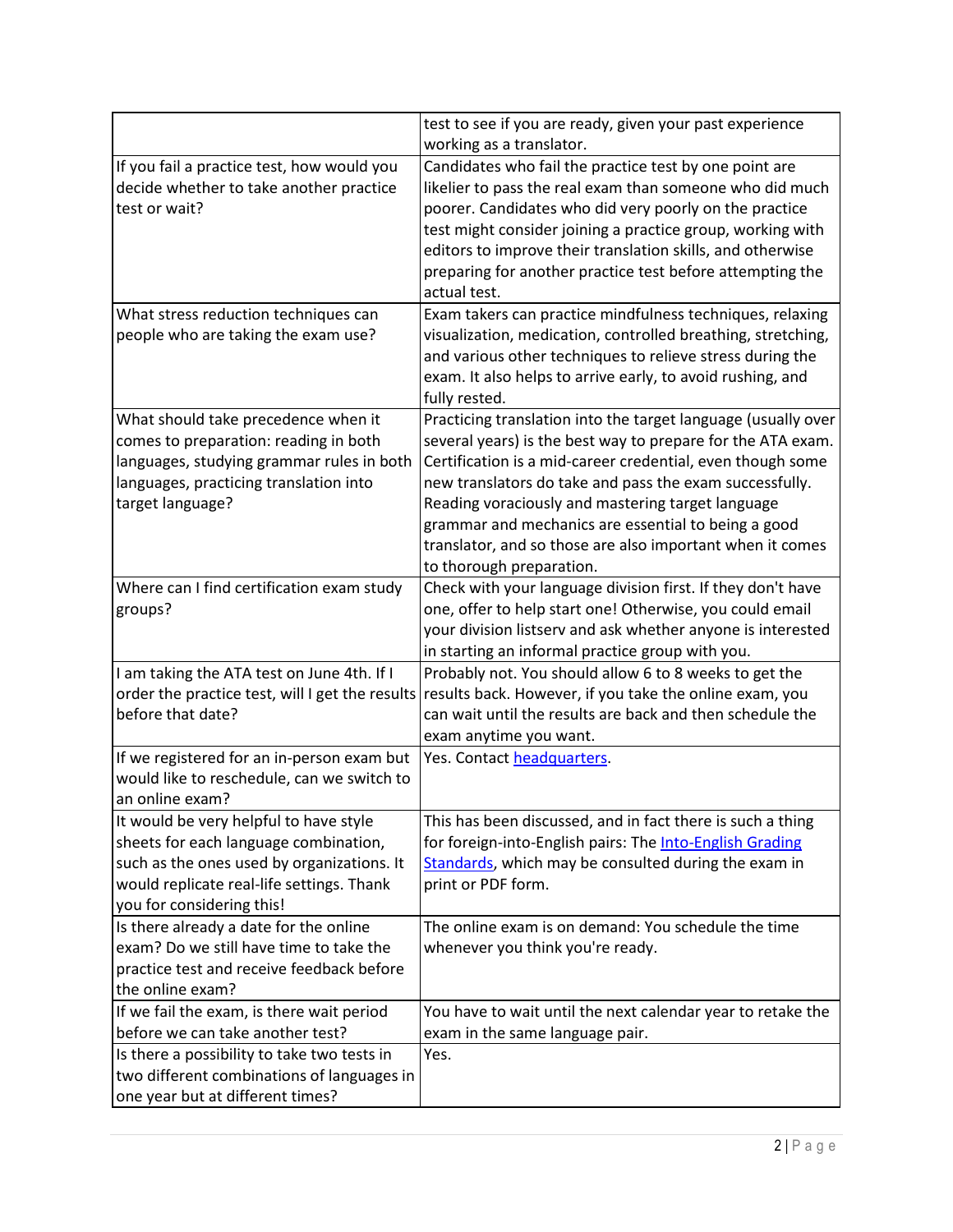| Can we request to see the errors marked        | We don't release marked exams unless the candidate           |
|------------------------------------------------|--------------------------------------------------------------|
| in a failed test from 2018? the test has       | requests a review.                                           |
| been retired several years ago.                |                                                              |
| The translation is too literal or too free     | See the Chronicle article referred to in the webinar.        |
| (What are the standards this is measured.      |                                                              |
| Evaluation can be very subjective. So is       |                                                              |
| screening based on how accurate is the         |                                                              |
| translation to the source or is more           |                                                              |
| naturally translated even though it's not      |                                                              |
| exactly meaning by meaning.                    |                                                              |
| I have searched the ATA directory for a        | It sounds like you're working in a pair that was recently    |
| Certified Translator in the language pair      | established, and so the graders are still the initial people |
| that I tried to get certified. I found no one. | who haven't been able to cycle out yet and get certified     |
| Who did the grading of my practice tests       | themselves.                                                  |
| and the actual test in this case?              |                                                              |
| Can we purchase an old practice test?          | Each language pair has up to 3 practice tests available at   |
|                                                | any time.                                                    |
| How are Internet resources used                | In-person proctors observe the candidates' screens as they   |
| monitored during the in-person exam? Do        | circulate in the room. Online, the proctors can view the     |
| we need to show proof of bookmarks lists       | candidates' screen at all times, plus the screen is recorded |
| that do not include disallowed resources?      | and can be reviewed later.                                   |
| Do you provide the test for Haitian- Creole    | The procedure for starting a new language pair is here.      |
| also? If not, what can be done to have the     |                                                              |
| test for Haitian- Creole also? What are the    |                                                              |
| steps that I would need to take?               |                                                              |
| I heard that ATA still doesn't have test for   | See the previous answer.                                     |
| Vietnamese. Is that correct?                   |                                                              |
| You list Linguee as an allow, but they give    | If you access DeepL from Linguee, the URL changes from       |
| access to DeepL. Why?                          | linguee.com (allowed) to deepl.com (not allowed) and is      |
|                                                | blocked.                                                     |
| Can printed ProZ and or WordReference          | Yes. Anything printed is allowed.                            |
| forums be used during the exam? I know it      |                                                              |
| seems not very feasible, but just curious.     |                                                              |
| Thank you                                      |                                                              |
| Are we allowed to leave the                    | Yes.                                                         |
| computer/mobile phone camera range             |                                                              |
| during online tests (e.g. for bathroom         |                                                              |
| breaks, etc.)?                                 |                                                              |
| Does the online exam require use of            | The online exam is cloud-based, so it runs within the Exam   |
| WordPad as well? No Word?                      | Room site without external apps.                             |
| Is there a way to have access just to the      | No.                                                          |
| Practice Passages and not have them            |                                                              |
| graded?                                        |                                                              |
| Do the in-person exams have Wifi access?       | Internet access is provided.                                 |
| or are we expected to bring a hotspot to       |                                                              |
| ensure we can access the Internet for the      |                                                              |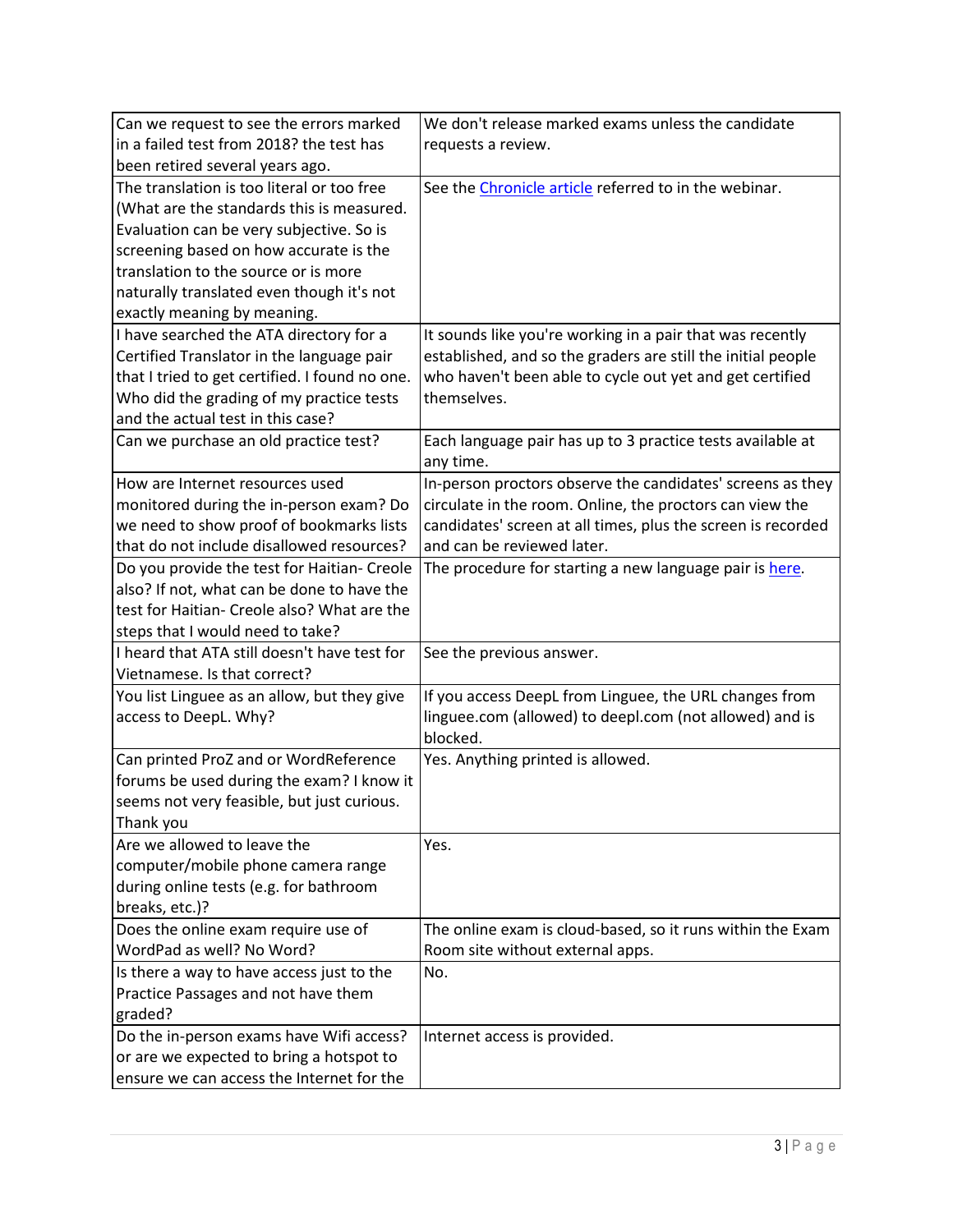| allowed resources (e.g.,                       |                                                            |
|------------------------------------------------|------------------------------------------------------------|
| Wordreference.com)?                            |                                                            |
| Will we need to install anything on to our     | For in-person, there are no modifications to the           |
| laptop during the exam? (I want to use my      | candidate's computer. For online, they must install a      |
| work laptop, since that's the                  | specific Chrome extension, allow screen sharing, and a few |
| device/keyboard I do all my translation on,    | other temporary changes.                                   |
| but there are restrictions from IT so I can't  |                                                            |
| install any programs-I already have            |                                                            |
| WordPad on the laptop.)                        |                                                            |
| Can someone elaborate on the difference        | A discussion of the distinctions among point assignments   |
| between "merely slight effect on               | in the Flowchart goes beyond the scope of a simple Q&A.    |
| understanding/use/content" and "marked         |                                                            |
| difference in meaning, but effect limited in   |                                                            |
| scope" as indicated on the Flowchart for       |                                                            |
| Error Point Decisions? Additionally, after     |                                                            |
| receiving the grading for the practice test,   |                                                            |
| is there anyone we can talk to regarding       |                                                            |
| specifics on our test or is that the end of    |                                                            |
| the line?                                      |                                                            |
| For the Arabic test, is the test only in MSA?  | It's only MSA. We don't have the resources to test in      |
| Is it possible to get certified in dialects as | dialects.                                                  |
| well?                                          |                                                            |
| Can we take the practice test twice?           | The number of times you take it is limited only by the     |
|                                                | number of practice test passages available.                |
| My question is: can I access to the            | Only if the site you're directed to is on the allow list.  |
| websites as a result of Google searches?       |                                                            |
| If I use a PDF reference material on my        | Yes.                                                       |
| laptop, am I allowed to use the Search &       |                                                            |
| Find function on the PDF?                      |                                                            |
| Where should the second camera be for          | The second camera is a mobile device of the candidate      |
| the online exam?                               | that is placed somewhere to allow the proctor a full view  |
|                                                | of the candidate's workspace.                              |
| Are there any advantages to taking the         | It's personal preference about the environment in which    |
| test in person vs. online?                     | you test best.                                             |
| How do the proctors monitor an online          | The remote proctor can see the candidate's screen at all   |
| exam?                                          | times through remote screenshare, and they also have       |
|                                                | views from a front and rear camera, as well as audio.      |
| How long does it typically take for the        | Allow up to 8 weeks. It's usually sooner, but it could be  |
| exam results to be returned?                   | that long in periods of peak demand.                       |
| Can you talk about maintaining ATA             | Information about the continuing education requirement     |
| certification? Does it expire without taking   | is here.                                                   |
| approved CE courses?                           |                                                            |
| Do you have any chapter in India?              | ATA doesn't have chapters in other countries.              |
| WordReference is on the allow list, but it     | You're not allowed to use the forum function at all. The   |
| says no forums-does that mean we can't         | term query function is all that should be used at          |
| post on the forum, or that we are not          | WordReference.                                             |
| allowed to check past forum posts?             |                                                            |
|                                                |                                                            |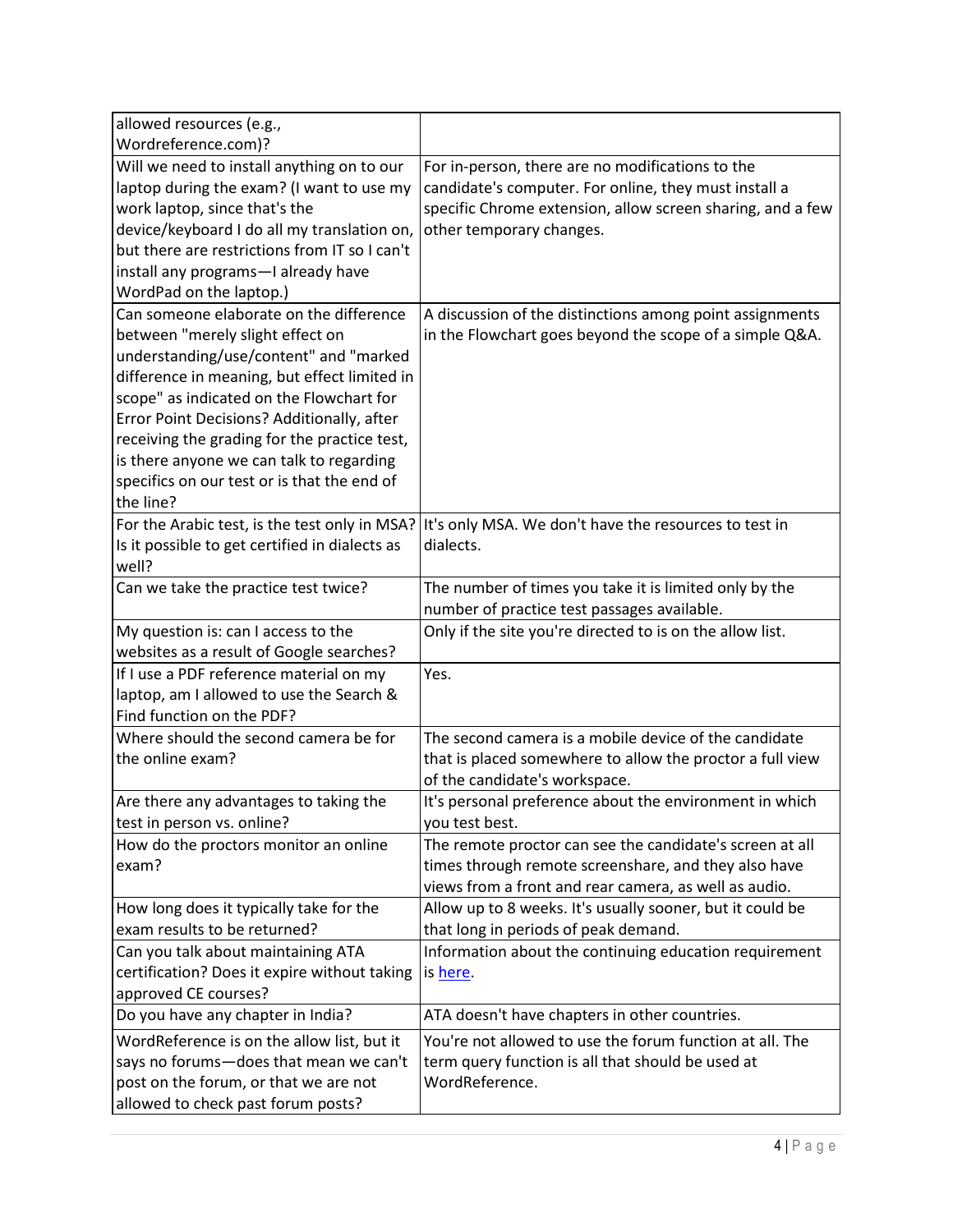| If you get certified in multiple languages,                                | There is a single continuing education requirement that                                                           |
|----------------------------------------------------------------------------|-------------------------------------------------------------------------------------------------------------------|
| does continued development cover all the                                   | covers all the certifications.                                                                                    |
| certifications, or do you need to do                                       |                                                                                                                   |
| development for each pair?                                                 |                                                                                                                   |
| Some people are wondering about the                                        | If ATA membership lapses, so does certification.                                                                  |
| relationship between certification and                                     |                                                                                                                   |
| maintaining their ATA membership.                                          |                                                                                                                   |
| Can I include bilingual and monolingual                                    | Yes.                                                                                                              |
| dictionaries in my bookmarked resources                                    |                                                                                                                   |
| on my laptop?                                                              |                                                                                                                   |
| Do the graders have to be Certified                                        | Graders are certified in the language pair in which they                                                          |
| Translator? If yes, say someone takes the                                  | grade, except in the case of initial graders in a newly                                                           |
| exam in English to another language, are                                   | established group.                                                                                                |
| the graders active translators in this                                     |                                                                                                                   |
| particular language?                                                       |                                                                                                                   |
| Does the ATA website provide a                                             | That information is provided to candidates when they                                                              |
| description of the technical conditions (use                               | register.                                                                                                         |
| of programs / equipment, procedural                                        |                                                                                                                   |
| protocols, etc.) for the in-home test so                                   |                                                                                                                   |
| prospective candidates know what to                                        |                                                                                                                   |
| expect and how to set up?                                                  |                                                                                                                   |
| How many years of professional                                             | We don't collect statistics about candidates' experience                                                          |
| experience is necessary in general based                                   | level.                                                                                                            |
| on past statistics?                                                        |                                                                                                                   |
| How do you generate a pdf from a                                           | This is addressed in the information provided to                                                                  |
| WordPad file? By printing it into a pdf?                                   | candidates. Directions are also readily available online.                                                         |
| Will the price for the online certification                                | The price for both formats of the exam is \$525 in 2022.                                                          |
| test be the same as in-person seating?                                     |                                                                                                                   |
| Why do graders have to forgo becoming                                      | This was a reference to the initial graders in a newly                                                            |
| certified themselves? Why are they not                                     | established language pair. The initial graders can't already                                                      |
| certified themselves as graders?                                           | be certified, because they're the first graders.                                                                  |
| How long does it take for the results of the<br>practice test to come out? | Allow 6 to 8 weeks.                                                                                               |
|                                                                            |                                                                                                                   |
| Are food and drink allowed during the<br>exam?                             | Drink is allowed, but not food, because chewing may<br>distract other candidates. At home exams are different and |
|                                                                            | you may have food and drink since you will not disturb                                                            |
|                                                                            | others.                                                                                                           |
| Is there any information available about                                   | You must request accommodations 45 days before your                                                               |
| accommodations for extended time during                                    | exam. Your accommodation request must come from your                                                              |
| the exam? Or for other accommodations                                      | doctor and be specific. For more time, for example, you                                                           |
|                                                                            | need to indicate if you need time and a half or double                                                            |
|                                                                            | time.                                                                                                             |
| Do any of you have any information on                                      | Not aware of any initiative, but people in the Interpreting                                                       |
| whether ATA plans - someday - to have                                      | Division would know more about this.                                                                              |
| interpreter certification in standard                                      |                                                                                                                   |
| languages? ;) thanks.                                                      |                                                                                                                   |
|                                                                            |                                                                                                                   |